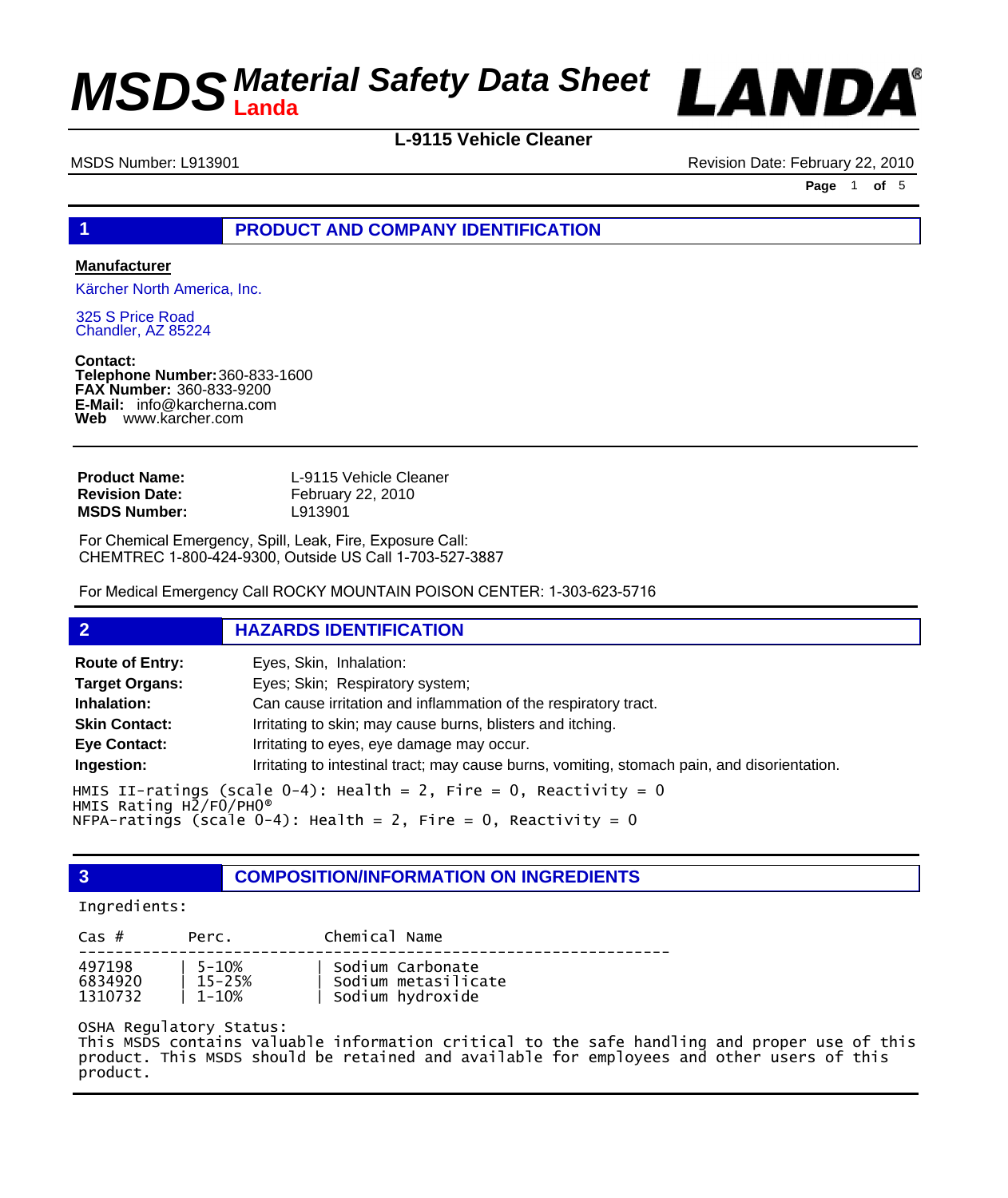



MSDS Number: L913901 **Revision Date: February 22, 2010** Revision Date: February 22, 2010

**Page** 2 **of** 5

|                      | <b>FIRST AID MEASURES</b>                                                                                                                                                                                                                                                                                                                 |
|----------------------|-------------------------------------------------------------------------------------------------------------------------------------------------------------------------------------------------------------------------------------------------------------------------------------------------------------------------------------------|
| Inhalation:          | Remove from exposure and get fresh air. Keep warm and at rest. Get medical attention<br>immediately if artificial respiration is required.                                                                                                                                                                                                |
| <b>Skin Contact:</b> | Remove contaminated clothing, jewelry and shoes immediately. Flush affected area with large<br>amounts of water, then use soap or mild detergent and large amounts of water for 15-20 minutes<br>to cleanse area. If skin is severely irritated or burned, get medical attention immediately.                                             |
| Eye Contact:         | Immediately flush eyes with large amounts of water occasionally lifting upper and lower lids for at<br>least 15 minutes. Get immediate medical attention.                                                                                                                                                                                 |
| Ingestion:           | Rinse mouth with water. DO NOT INDUCE VOMITING unless instructed to by medical personnel.<br>If vomiting occurs keep head lower than hips to help prevent aspiration. If person is unconscious,<br>do not induce vomiting; turn their head to the side. Never make an unconscious person vomit or<br>drink fluids. Get medical attention. |

**5 FIRE FIGHTING MEASURES**

**Flash Point: Flash Point Method:** >212ºF Closed Cup

Wear self-contained breathing apparatus and other protective clothing. Use any standard agent - choose the one most appropriate for type of surrounding fire.

## **6 ACCIDENTAL RELEASE MEASURES**

Response team must use protective clothing to prevent body contact. Keep away from drains and ground water. Keep all unnecessary personnel away. Spill area may be slippery. Sweep up, place in bag and hold for waste disposal. Ventilate area and wash spill site after material pickup is complete. Consult an expert on disposal of recovered material and ensure conformity to local disposal regulations.

*HANDLING AND STORAGE* Do not get in eyes, on skin, or on clothing. Do not breathe dust. Keep container closed. Promptly clean up spills. Wash thoroughly after handling. **Handling Precautions:** Store out of reach of children; keep container closed; store in a cool well-ventilated place away from strong oxidizing or acidic materials. **Storage Requirements:**

## **8 EXPOSURE CONTROLS/PERSONAL PROTECTION**

**Engineering Controls:** Normal room ventilation is satisfactory for limited use. **Protective Equipment:** HMIS PP, B | Safety glasses, Gloves **Exposure Guidelines/Other:** Sodium Hydroxide 1310-73-2 OSHA PEL 2 mg/m3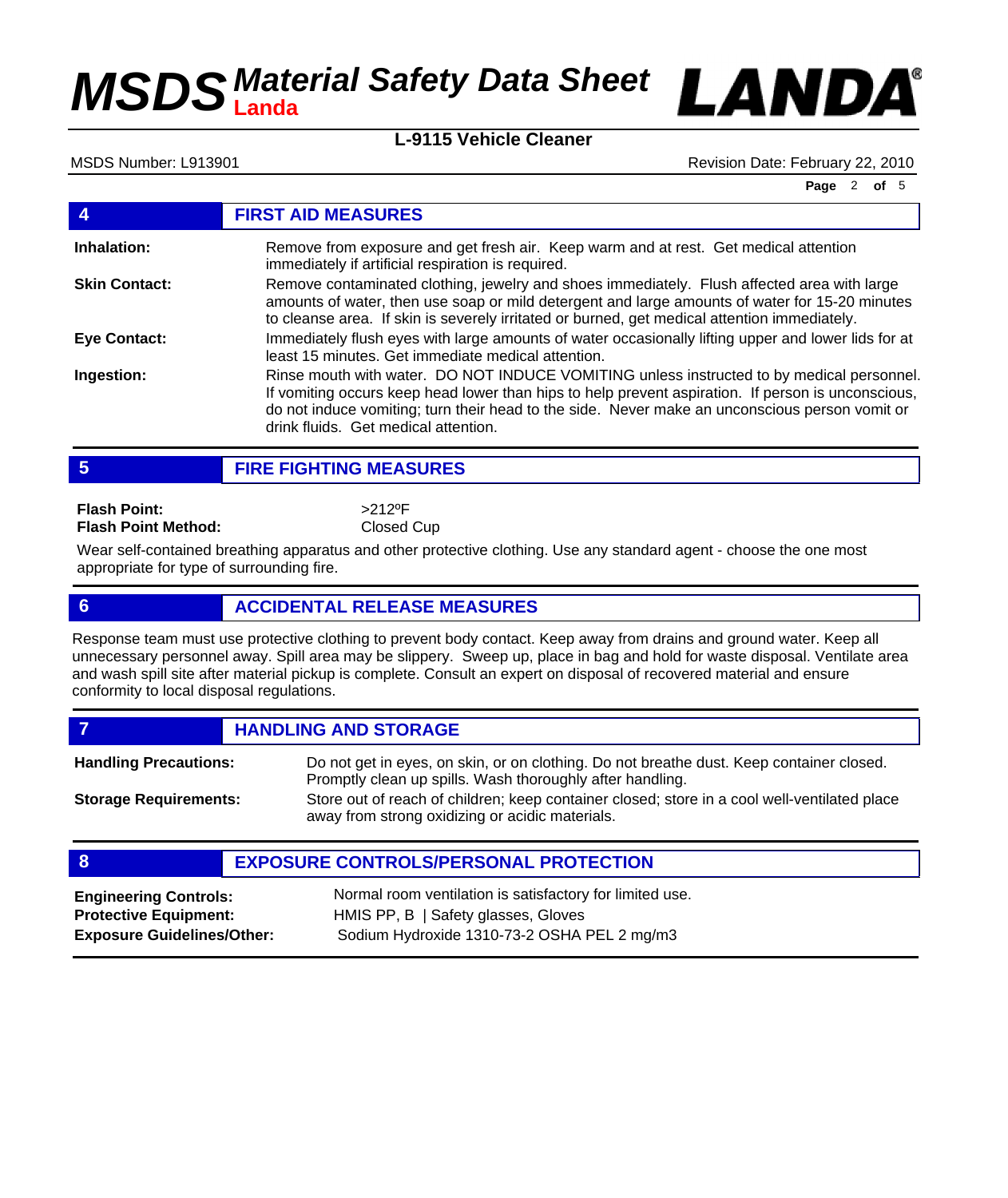

**L-9115 Vehicle Cleaner**

MSDS Number: L913901 Revision Date: February 22, 2010

**Page** 3 **of** 5

## **9 PHYSICAL AND CHEMICAL PROPERTIES**

| Appearance:            | Deep yellow         |                              |         |
|------------------------|---------------------|------------------------------|---------|
| <b>Physical State:</b> | Powder              | <b>Boiling Point:</b>        | N/D     |
| Odor:                  | Citrus              | <b>Freezing/Melting Pt.:</b> | N/D     |
| pH:                    | 11.88 @ 1% Solution | Solubility:                  | Soluble |
| <b>Vapor Pressure:</b> | N/D                 | <b>Spec Grav./Density:</b>   | N/A     |
| <b>Vapor Density:</b>  | N/D                 |                              |         |
| VOC:                   | $0\%$               |                              |         |

| 10 <sub>1</sub>                          | <b>STABILITY AND REACTIVITY</b> |                                                                                                                                                                               |
|------------------------------------------|---------------------------------|-------------------------------------------------------------------------------------------------------------------------------------------------------------------------------|
| <b>Stability:</b>                        |                                 | Product is stable under normal conditions.                                                                                                                                    |
| <b>Conditions to avoid:</b>              |                                 | None Known                                                                                                                                                                    |
| Materials to avoid (incompatability):    |                                 | Strong oxidizing or acidic materials                                                                                                                                          |
| <b>Hazardous Decomposition products:</b> |                                 | Exposure to fire may liberate carbon dioxide, carbon monoxide, organic acids,<br>and other unidentified thermal decomposition products from this product or its<br>packaging. |
| <b>Hazardous Polymerization:</b>         |                                 | Will not occur.                                                                                                                                                               |

**11 TOXICOLOGICAL INFORMATION**

### **Toxicity Data:**

Sodium Carbonate 497-19-8

Oral ( LD 50): 4090 mg/kg - Rat

Inhalation ( LC 50): 2300 mg/m3/2H - Rat

Skin irritation: Mild - Rabbit

Eye irritation: Moderate - Rabbit

Sensitation: Not considered an occupational sensitizer

#### Sodium Metasilicate 6834-92-0

Oral ( LD 50): 1153 mg/kg - Rat

Inhalation ( LC 50): Not listed on RTECS

Skin irritation: Severe

Eye irritation: Severe

Sensitation: Not considered an occupational sensitizer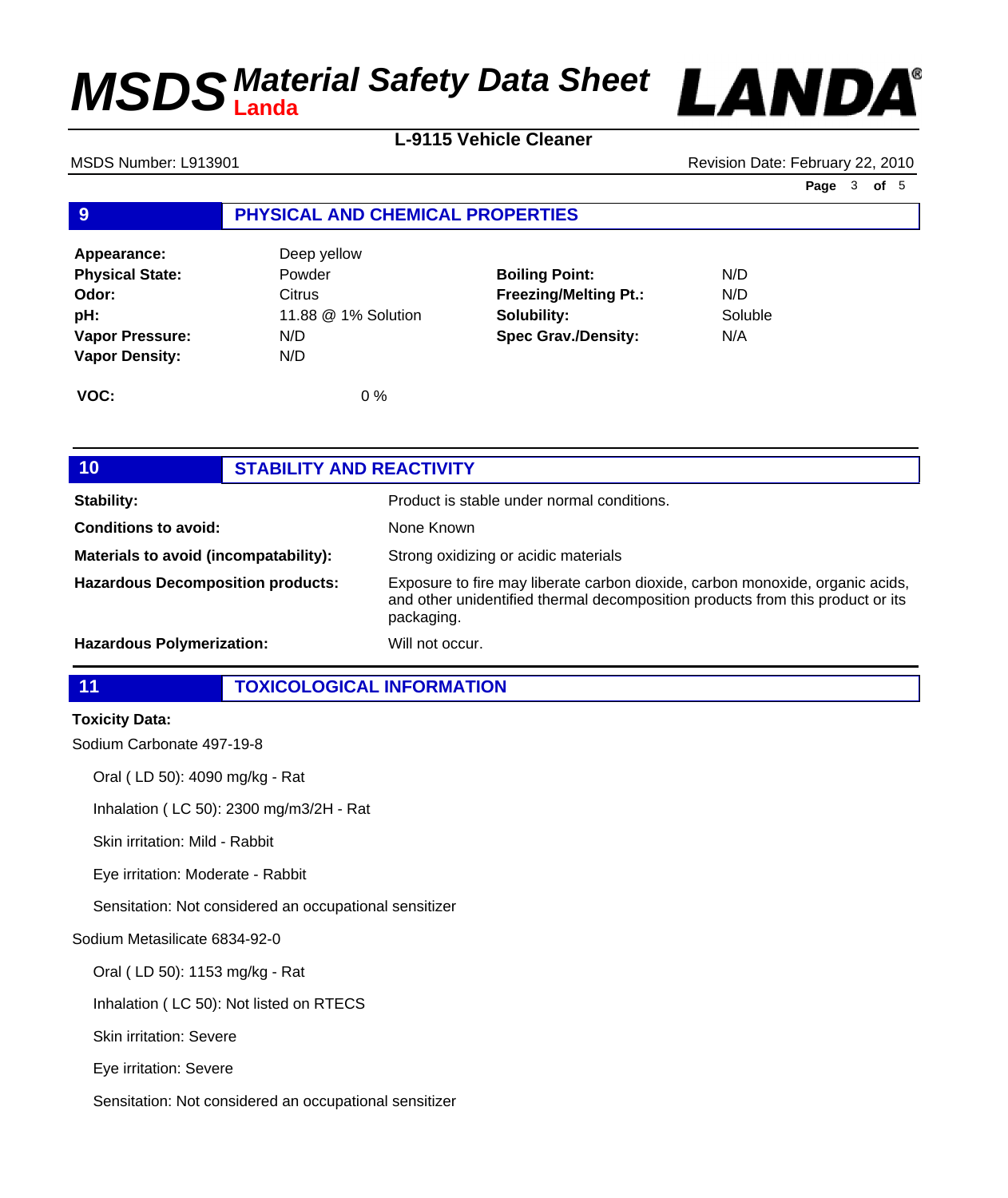## **L-9115 Vehicle Cleaner**



MSDS Number: L913901 Revision Date: February 22, 2010

**Page** 4 **of** 5

Sodium Hydroxide 1310-73-2

Oral ( LD 50): Not listed on RTECS

Intraperitoneal Injection 40 mg/kg - Mouse

Inhalation ( LC 50): Not listed on RTECS

Skin irritation: Mild

Eye irritation: Severe

Sensitation: Not considered an occupational sensitizer

# **12 ECOLOGICAL INFORMATION**

Refer to Section 6 for information regarding accidental releases and Section 15 for regulatory reporting information.

**13 DISPOSAL CONSIDERATIONS**

Dispose of in accordance with local regulations.

**14 TRANSPORT INFORMATION**

Ship in accordance with 49 CFR parts 100-185. Non-hazardous for air, sea and road freight.

**15 REGULATORY INFORMATION**

COMPONENT / (CAS/PERC) / CODES ---------------------------------------------------------------- \*Sodium Carbonate (497198 5-10%) TSCA, WHMIS \*Sodium metasilicate (6834920 15-25%) TSCA, WHMIS \*Sodium hydroxide (1310732 1-10%) CERCLA, CSWHS, MASS, OSHAWAC, PA, TSCA, TXAIR REGULATORY KEY DESCRIPTIONS --------------------------------------------------------------- All components are listed on TSCA CERCLA = Superfund clean up substance CSWHS = Clean Water Act Hazardous substances MASS = MA Massachusetts Hazardous Substances List OSHAWAC = OSHA Workplace Air Contaminants PA = PA Right-To-Know List of Hazardous Substances TXAIR = TX Air Contaminants with Health Effects Screening Level WHMIS= Workforce Hazardous Material Information System